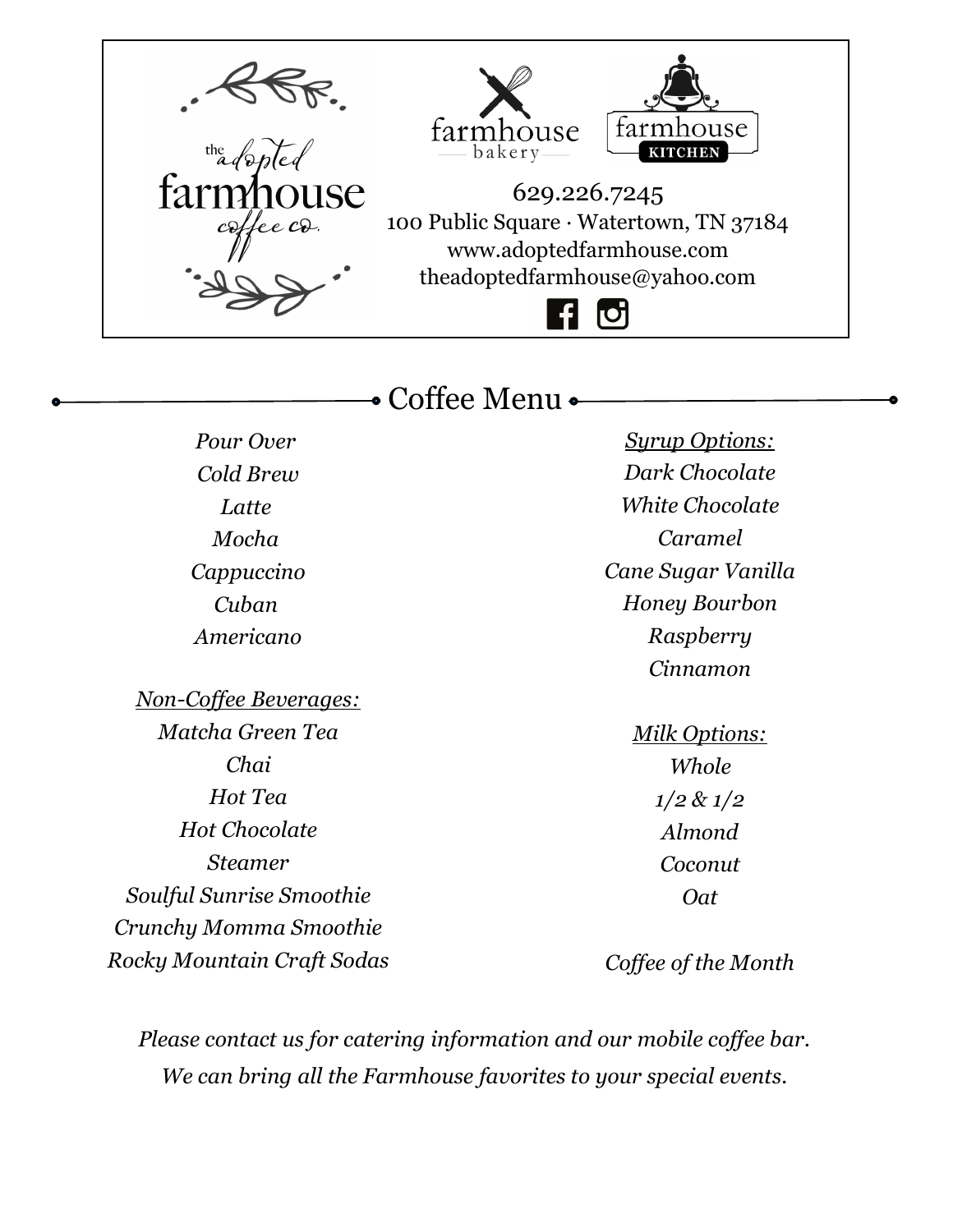# • Bakery Menu •

#### *Muffins:*

*Sizes: Large, Standard and Mini Blueberry, Mixed Berry, Chocolate Chip, Banana Nut, Cinnamon Chip, Lemon Poppyseed, Seasonal Flavors Gluten Free: Coffee Cake*

#### *Cinnamon Rolls*

*Sizes: Individual or 9x13*

#### *Scones:*

*Blueberry with Lemon Glaze White Chocolate with Strawberry Glaze Seasonal Flavors*

### *Breakfast Bread Pudding:*

*Sizes: Individual or 9x13 Options: Cinnamon Rolls or Muffins Additions: Fruit, Chocolate or White Chocolate*

#### *Brownies:*

*Brownies, Cookie Brownies Gluten Free: Brownies*

### *Cookies:*

*Sizes: Standard and Colossal Sugar, Snickerdoodle, Chocolate Chip (Options: Chocolate Chip, White Chocolate, Pecans, Walnuts, Heath, M&Ms, Peanut Butter Chips, Rice Cereal, Oatmeal, Cinnamon, Cinnamon Chips, Raisins, Dried Fruit) Gluten Free: Chocolate Chip Seasonal Cookie Options*

#### *Pies:*

*Sizes: Individual and 9" Key Lime, Apple, Pumpkin, Pecan, Chocolate*

#### *Cake Pops:*

*Vanilla, Chocolate, Funfetti, Red Velvet & Strawberry*

#### *Bundt Cakes:*

*Sizes: Mini, Small, 6" and 9" Flavors: Pound Cakes, Chocolate Chip, Red Velvet, Pumpkin, Spice Cake, Lemon Poppyseed, Funfetti, Banana Nut Options: Frosting and Glazes*

#### *Cupcakes and Cakes:*

*Sizes: Mini Cupcakes & Standard Cupcakes Round Cake Sizes 6", 8", 10" 12" Sheet Cake Sizes 1/4, 1/2, and Full Multi Tier Cakes Available Gluten Free Available*

*Cake Flavors: Vanilla, Chocolate, Marble, Strawberry, Lemon, Orange, Red Velvet, Funfetti, Traditional Wedding Cake (almond), Fruit Fillings available.*

*Frosting: Chocolate, Vanilla, Chocolate, White Chocolate, Vanilla Swirl, Strawberry, Raspberry, Blackberry, Blueberry, Lemon, Almond, Mint, \*Espresso, \*Peanut Butter, \*Honey Bourbon, \*Cream Cheese.* 

### *Trifles:*

*Sizes: Individual Serving and Bowls Chocolate, Vanilla, Spice Cake, Banana Pudding, Strawberry Shortcake and Mixed Berry*

### *Parfaits:*

*Mixed Berry and Apple Cinnamon Served with Granola*

#### *Fresh Fruit:*

*Individual Serving of mix fruit*

#### *Chocolate Covered Strawberries:*

*White and Milk Chocolate*

#### *Savory:*

*Sizes: Individual or 9x13 Sausage Egg and Cheese Bake Quiche Size: 9" Round Ham and Cheese and Sausage and Cheese*

*Bakery inventory continues to rotate with seasonal items. If you would like to order a custom order please contact us.*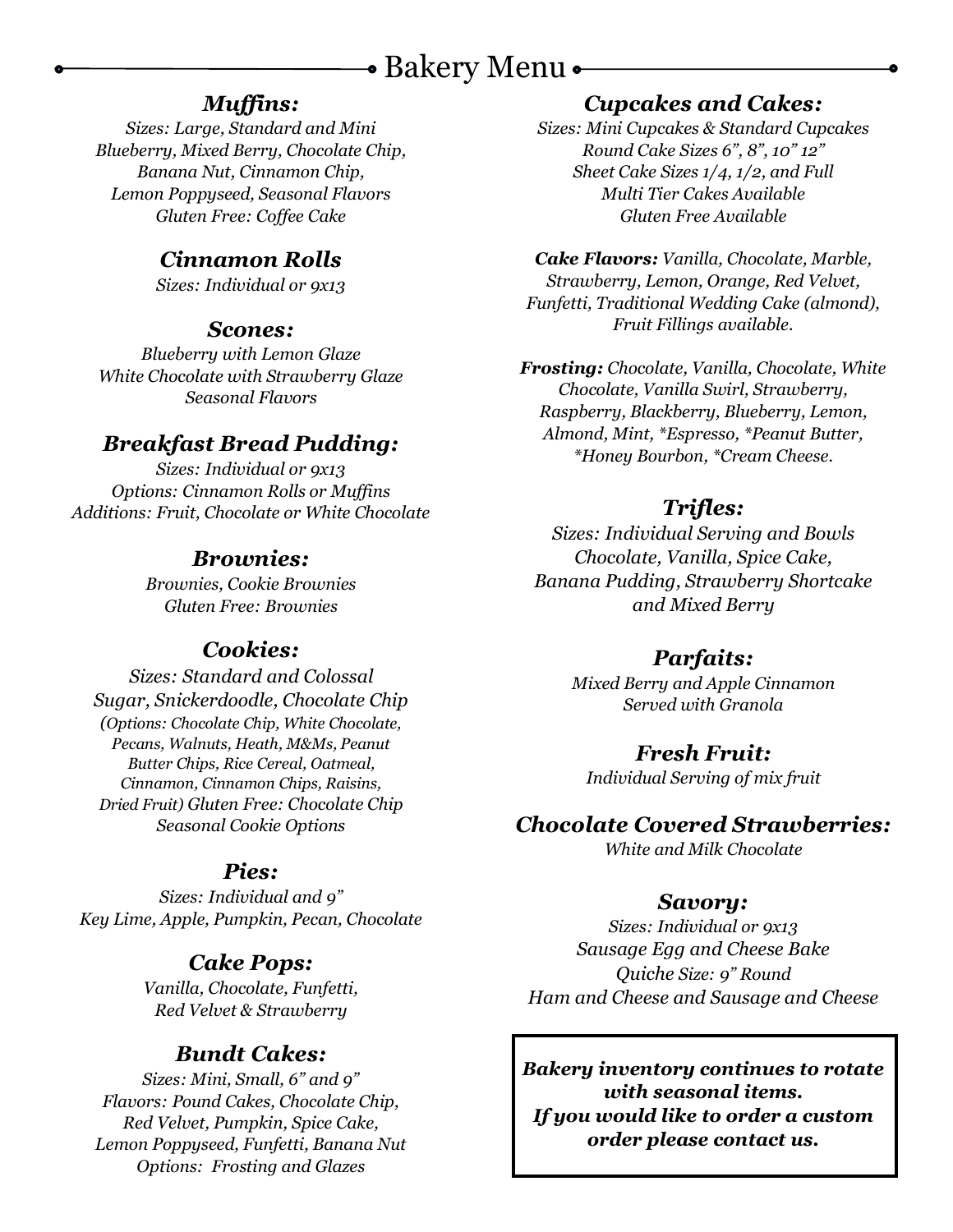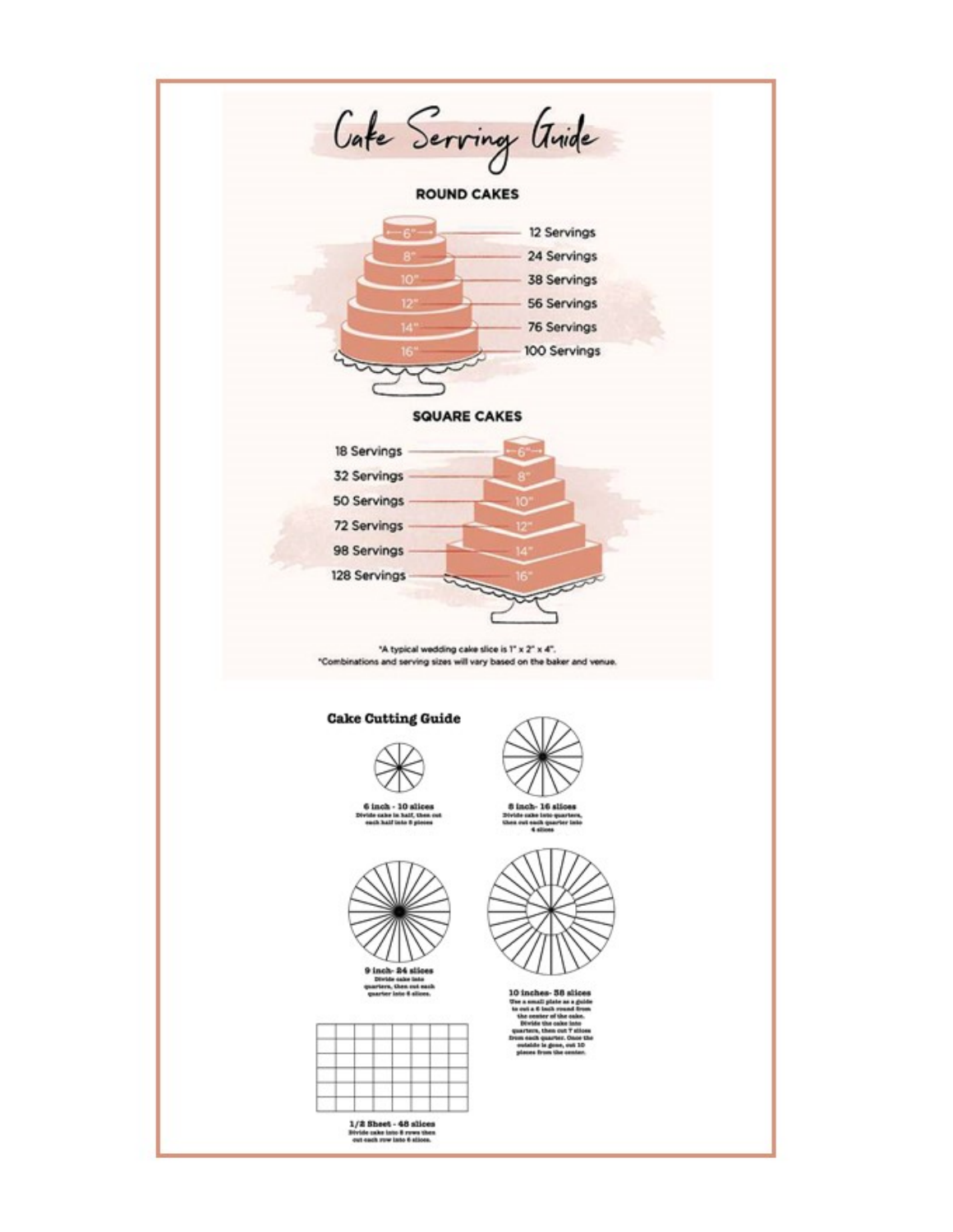# Kitchen Menu

## *Monday lunch is grab and go all day Tuesday - Saturday lunch is served from 11:00 - 2:00 p.m.*

## *Sandwiches:*

# *Chicken Salad*

*Our mayonnaise based chicken salad is loaded with grapes & fresh dill. It's the perfect balance of savory and sweet.* 

# *Watertown Club*

*Our homage to Watertown between two slices of bread. Loaded with turkey, cheese, bacon, lettuce, tomato, avocado, and our secret seasoning blend, this sandwich is a true salute to the town we love so much.* 

# *Caprese Sandwich*

*Toasted on garlic bread, this delicious sandwich has thick slices of mozzarella cheese, fresh basil, tomatoes and a delicious balsamic vinegar reduction.* 

# *Kickin' Fig*

*Salami, banana peppers, mozzarella cheese, and fig spread, this combination of flavors will blow your taste buds away. We won't give away too much about this masterpiece, you will have to just try it for yourself! Served with your choice of chips.* 

# *Deli Sandwich*

*Create your own deli sandwich and your choice of chips.* 

*Bread Choices: Italian, Sourdough, Wrap, or Hoagie Roll* 

*Meat Choices: Salami, Ham, Turkey, Bacon* 

*Veggies: Lettuce, Tomato, Sweet Peppers, Avocado, Banana Peppers, Onion* 

*Cheese: Colby Jack, Provolone, Mozzarella, Havarti* 

*Condiments: Mustard, Mayo, Balsamic, Ranch* 

## *Salads:*

# *Grilled Chicken Caesar Salad*

*Fresh romaine lettuce, parmesan cheese, seasoned grilled chicken, and caesar dressing.* 

# *Harvest Grilled Chicken Salad*

*Seasoned grilled chicken on a bed of romaine lettuce with apples, pears, dried cranberries, fresh strawberries when in season, served with our fresh in house made lemon poppyseed dressing.* 

#### *Sides: 8 oz. 16 oz.*

*Fruit Cup, Caprese Bowl , Pasta Salad, Chips and Side Salad* 

### *Seasonal Soups:*

*(Cups and Bowls) Tuesday - Tomato Wednesday -Loaded Potato Thursday - Chicken Chili Friday - Loaded Potato Saturday - Grilled Cheese/Tomato Soup Special* 

Visit our website to book an event and request catering information! www.adoptedfarmhouse.com